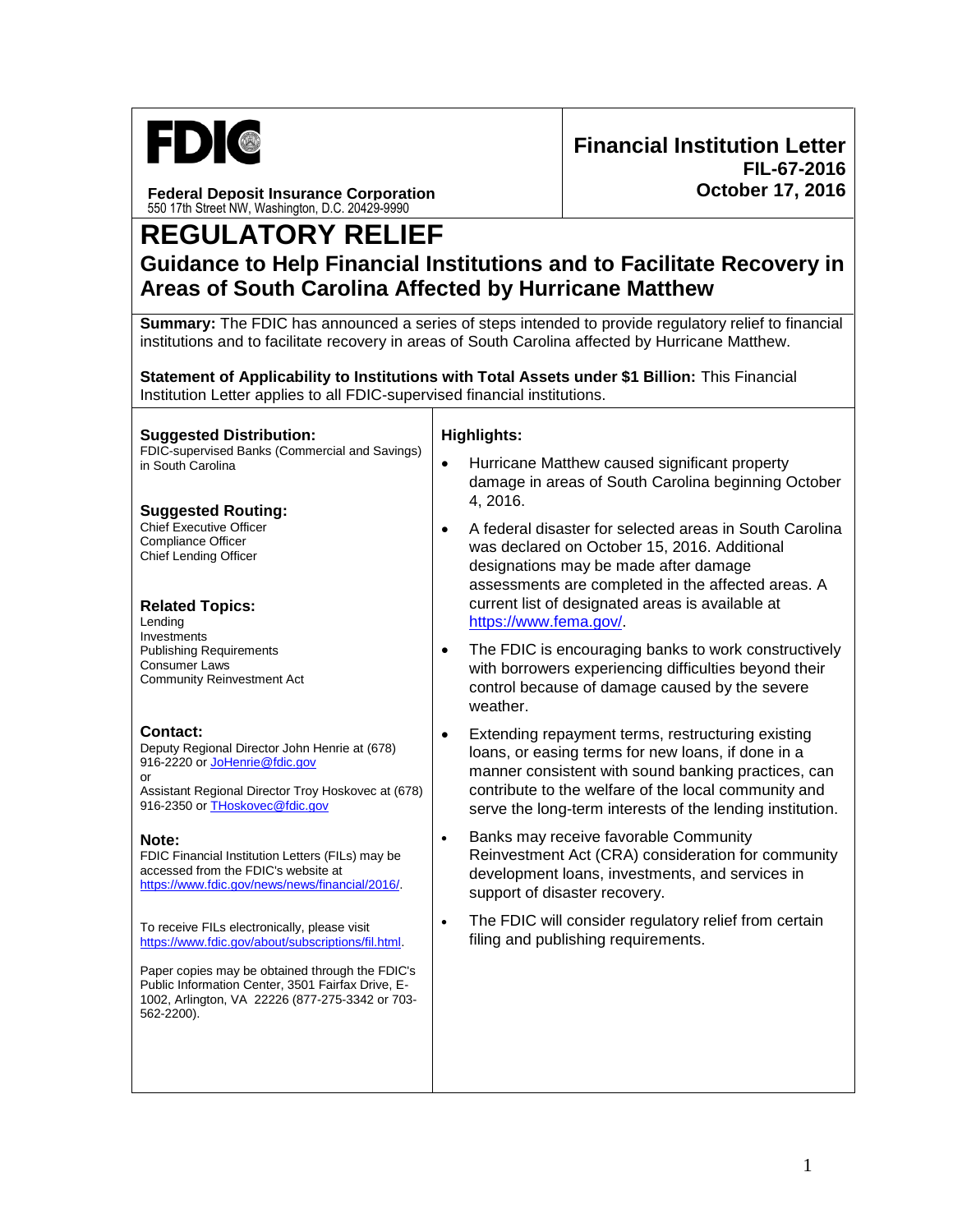## **SUPERVISORY PRACTICES REGARDING DEPOSITORY INSTITUTIONS AND BORROWERS AFFECTED BY HURRICANE MATTHEW IN AREAS OF SOUTH CAROLINA**

The Federal Deposit Insurance Corporation (FDIC) recognizes the serious impact of Hurricane Matthew on customers and operations of financial institutions in South Carolina and will provide regulatory assistance to institutions subject to its supervision. These initiatives will provide regulatory relief and facilitate recovery. The FDIC encourages depository institutions in the affected areas to meet the financial services needs of their communities.

The affected communities are in Marion and Orangeburg counties.

**Lending:** Bankers should work constructively with borrowers in communities affected by Hurricane Matthew. The FDIC realizes that the effects of natural disasters on local businesses and individuals are often transitory, and prudent efforts to adjust or alter terms on existing loans in affected areas should not be subject to examiner criticism. In supervising institutions affected by the hurricane, the FDIC will consider the unusual circumstances they face. The FDIC recognizes that efforts to work with borrowers in communities under stress can be consistent with safe-and-sound banking practices as well as in the public interest. $<sup>1</sup>$ </sup>

**Community Reinvestment Act (CRA):** Financial institutions may receive CRA consideration for community development loans, investments, or services that revitalize or stabilize federally designated disaster areas in their assessment areas or in the states or regions that include their assessment areas. For additional information, institutions should review the *Interagency Questions and Answers Regarding Community Reinvestment* at <https://www.ffiec.gov/cra/pdf/2010-4903.pdf> at Section 12(g)(4)(ii). For help in identifying community development activities to revitalize or stabilize a disaster area, financial institutions can contact their regional Community Affairs Officer (see [https://www.fdic.gov/consumers/community/offices.html\)](https://www.fdic.gov/consumers/community/offices.html).

**Investments:** Bankers should monitor municipal securities and loans affected by Hurricane Matthew. The FDIC realizes local government projects may be negatively affected. Appropriate monitoring and prudent efforts to stabilize such investments are encouraged.

**Reporting Requirements:** FDIC-supervised institutions affected by the hurricane should notify the Atlanta Regional Office if they expect a delay in filing Reports of Income and Condition or other reports. The FDIC will evaluate any causes beyond the control of a reporting institution when considering the length of an acceptable delay.

**Publishing Requirements:** The FDIC understands the damage caused by the hurricane may affect compliance with publishing and other requirements for branch closings, relocations, and temporary facilities under various laws and regulations. Banks

j

<sup>&</sup>lt;sup>1</sup> Modifications of existing loans should be evaluated individually to determine whether they represent troubled debt restructurings (TDRs). This evaluation should be based on the facts and circumstances of each borrower and loan, which requires judgment, as not all modifications are TDRs.